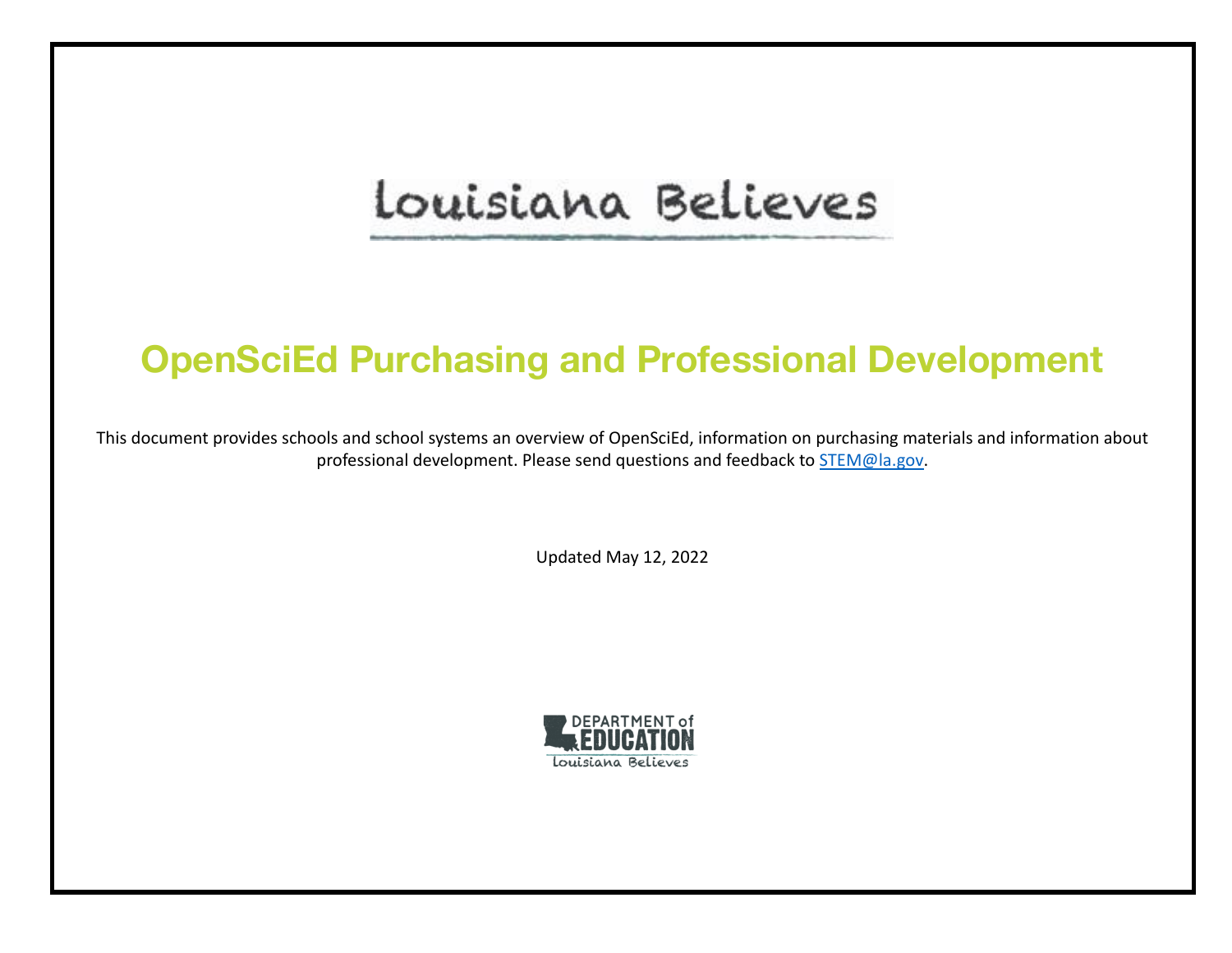

# **Table of Contents**

| <b>Overview of OpenSciEd</b>                                  |  |
|---------------------------------------------------------------|--|
| <b>OpenSciEd Materials: Access and Purchasing Information</b> |  |
| <b>Professional Development Vendors</b>                       |  |

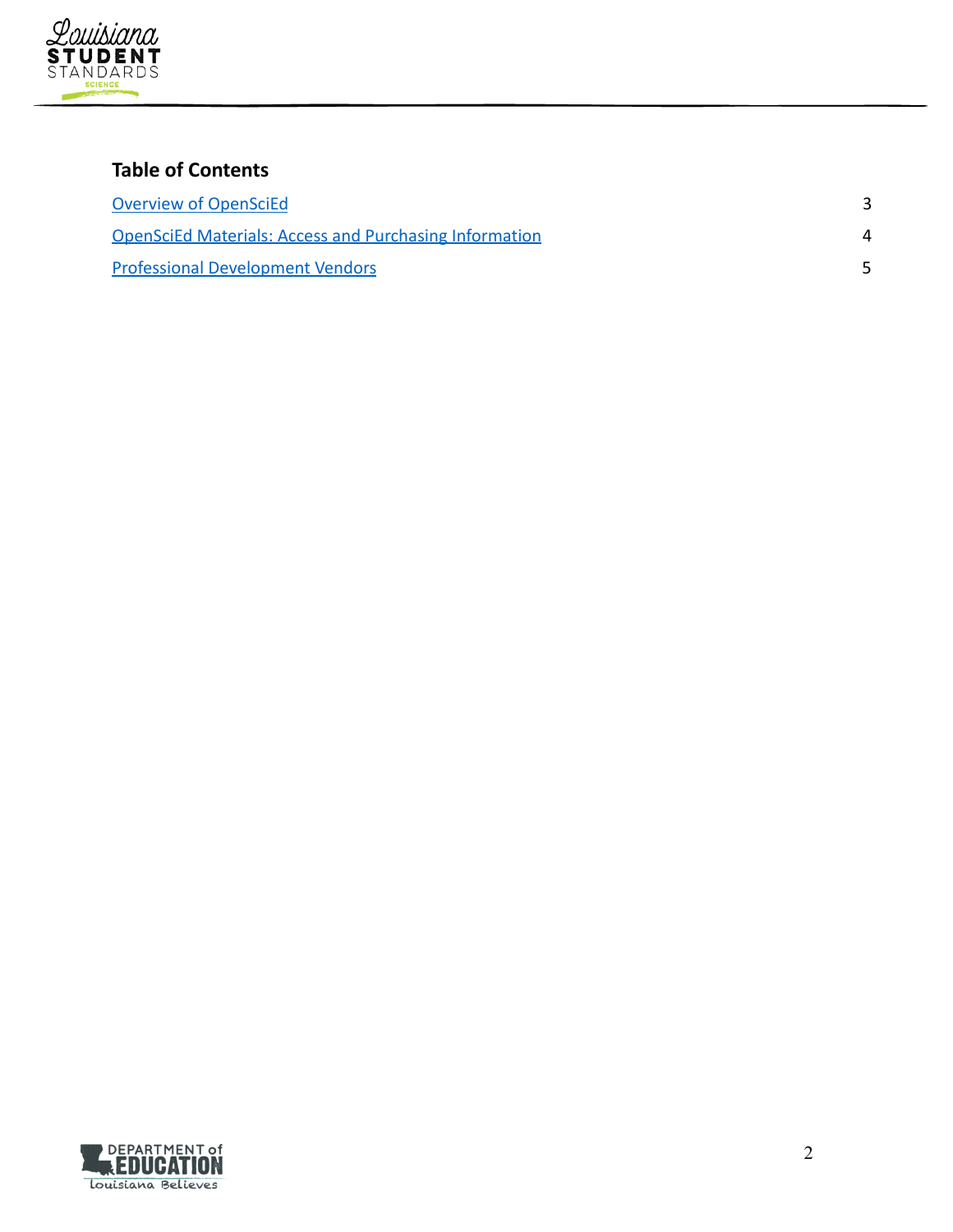

# **Overview of OpenSciEd**

<span id="page-2-0"></span>OpenSciEd is an effort among science educators, curriculum developers, teachers and philanthropic foundations to improve the supply of and demand for high-quality K-12 science instructional materials by producing open-sourced, freely available instructional materials designed for college and career-ready science standards. OpenSciEd works with classroom educators, experienced science curriculum developers, individual school districts, education non-profit Achieve, and the science education community to create and pilot robust, research-based, open-source science instructional materials.

### **Field Testing and Release of Units**

Ten partner states volunteered to join this effort including: California, Iowa, Louisiana, Massachusetts, Michigan, New Mexico, New Jersey, Oklahoma, Rhode Island, and Washington. After the initial development of the OpenSciEd units, the unit prototypes or **field test units** undergo rigorous external review and robust field-testing in participating classrooms across partner states. The field test units are revised based on the feedback and data collected. The revised or **complete** units are submitted to NextGenScience Peer Review Panel and made freely and openly available to the public upon earning a quality rating.

# **Middle School**

The full middle school [program](https://www.openscied.org/purchase-materials/) is now freely available for download on the OpenSciEd website or for purchase through certified partners. Louisiana Guides to Piloting OpenSciEd for Grades  $6, 7$  $6, 7$ , and  $8$  provide guidance to assist middle school teachers with implementation and include sample scope and sequences. The OpenSciEd units may include performance expectations from previous or future grade levels. These units are intentionally designed to provide students the opportunity to incrementally make sense of phenomena to build understanding and abilities over time through a coherent storyline. Modification to the sequence or content of lessons within units should be approached with caution and careful consideration. Guidance for modification can be found in the Teacher Background section of each unit.

### **High School**

OpenSciEd is developing a three course sequence for [high-school](https://www.louisianabelieves.com/docs/default-source/year-long-planning/openscied-high-school-pilot.pdf), which began in January of 2021 with plans to release the complete sequence of all three courses by January of 2024. All ten partner states that participated in the middle school field test, including Louisiana, have volunteered to join this effort. In an effort to provide our Louisiana teachers with early access to high quality high school materials, schools and systems interested in committing to the pilot for the first round of units in the 2022-2023 school year can receive information about professional learning opportunities and materials acquisition. Due to the nature of the pilot, these opportunities are limited and the Department is providing wraparound support to ensure successful implementation for interested school systems.

For questions or additional information on the OpenSciEd high school pilot, contact [STEM@la.gov.](mailto:STEM@la.gov)

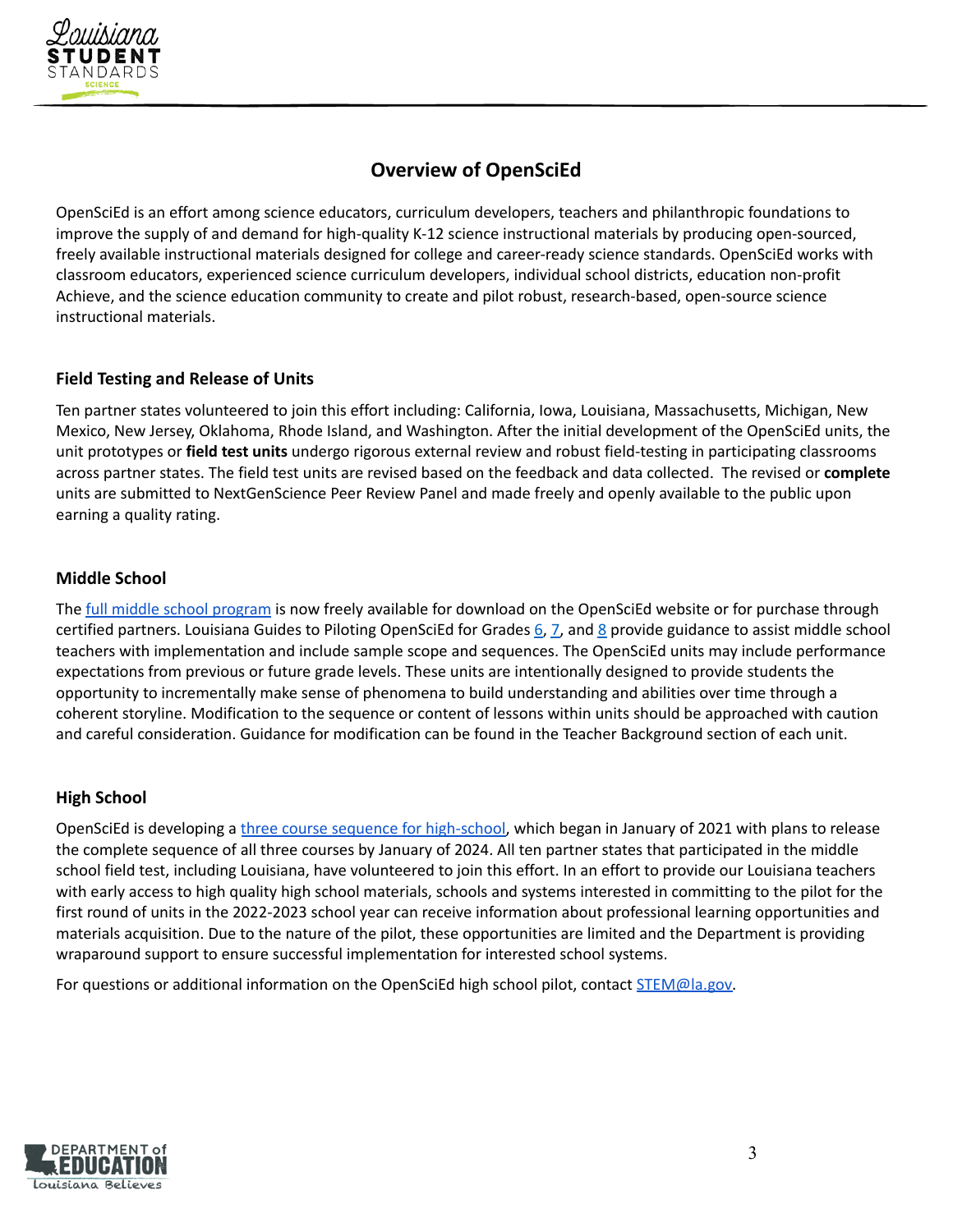

# <span id="page-3-0"></span>**OpenSciEd Middle School Materials: Access and Purchasing Information**

*\*\*Systems interested in the high school pilot should contact [STEM@la.gov](mailto:STEM@la.gov) for information about materials access and purchasing.\*\**

Educators piloting OpenSciEd for middle school may download the open source [digital](https://www.openscied.org/access-the-materials/) files and purchase print materials and kits from participating vendors as outlined below.

#### **Print Materials**

Printed Teacher and Student Editions are available for purchase from [Kendall](https://k12.kendallhunt.com/program/openscied) Hunt**.**

#### **Kits: Laboratory Equipment and Other Scientific Supplies**

Kit materials can be sourced independently by systems using the [materials](https://www.openscied.org/kits/) lists for each unit or purchased from [Aquaphoenix](https://info.aquaphoenixsci.com/en-us/openscied-kits) or [ECA](https://www.eca.bz/opensource).

# <span id="page-3-1"></span>**OpenSciEd Middle School Professional Development Vendors**

*\*\*Systems interested in the high school pilot should contact [STEM@la.gov](mailto:STEM@la.gov) for information about professional learning opportunities.\*\**

Teachers are better positioned to support students' meaningful growth when they have access to initial and on-going professional development that helps them utilize quality curriculum effectively. OpenSciEd materials are freely accessible online. However, we highly recommend that all teachers participating in the pilot undergo at minimum, an **Initial OpenSciEd Training**, which is designed to build teachers' familiarity with the structure, approach, and key components of the curriculum. The following professional development providers are staffed with qualified facilitators who have received official training from OpenSciEd.

| <b>OpenSciEd PD Provider</b>                         | <b>Contact Information</b>                                                     |
|------------------------------------------------------|--------------------------------------------------------------------------------|
| OpenSciEd                                            | Professional Learning Page; Request a Quote                                    |
| Louisiana Tech SciTEC                                | Diane Madden; dmadden@latech.edu; 318-257-2866                                 |
| <b>TNTP</b>                                          | Mary Jones; mary.jones@tntp.org; 415-577-4342                                  |
| Michigan Math and Science Leadership Network         | Mary Star; starrm@mimathandscience.org                                         |
| Side-by-Side Strategies                              | Cathi Cox-Boniol; ccb91110@gmail.com; 318-268-7558                             |
| <b>BSCS</b>                                          | <b>BSCS Professional Learning, Jody Bintz (Professional Learning Division)</b> |
| NextGen Science Storylines                           | nextgenscistorylines@gmail.com                                                 |
| University of Texas at Austin Charles A. Dana Center | Ledoux, Shelly M; shelly.ledoux@austin.utexas.edu                              |
| Maine Mathematics and Science Alliance               | kcook@mmsa.org                                                                 |